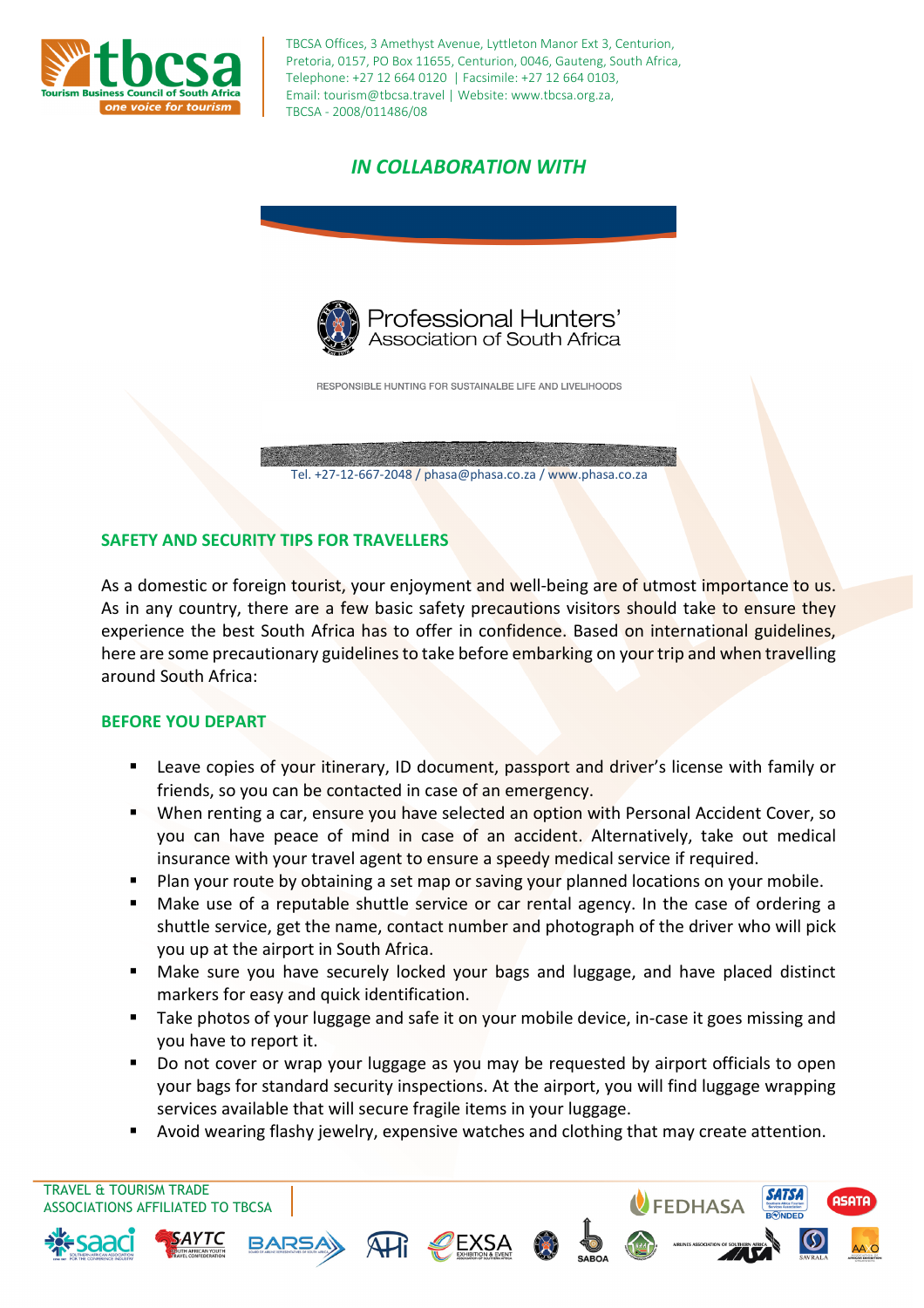

- Set your mobile device on data roaming, so you have immediate internet and telephonic access when you arrive in South Africa.
- Keep the minimum cash and only small denominations in your wallet. Put the rest in your hand luggage or brief case. If possible, take photos of the notes in your wallet or write down its numbers.
- Activate your credit and debit cards for use in your destination countries with your bank.

### **TRAVELLING WITH GUNS**

- Make sure your paperwork is in order for transit as well as your destination county, especially if you are travelling with sporting equipment such as hunting rifles. Keep notarized/certified colour copies with you and on a mobile device.
- **PHASA strongly advise you to make use of a reputable meet-and-greet agent who can get** your transit/temporary import/export permits pre-issued and who can assist you at the Firearms permit office upon arrival.
- Restrict your firearms to a maximum of three of different calibers, i.e. 1 x .30-06, 1 x .375 and 1 x 12g shotgun. The FULL description of each rifle must be reflected on your home country's export documentation (i.e.4457) AND your temporary import documentation, i.e. Winchester .470 Win Mag or Krieghoff .458 Lott.
- You are allowed 200 rounds of ammo into South Africa per rifle. However, IATA restricts travelers to 11 pounds/5kg of ammo, which is weighed WITH THE BOX. This is the equivalent of approx. 100 x .375 ammo.
- **The Step is to some that Step is the U.S. To some that it is also the Step 20** Your empty brass shells MAY be taken back home of ficial wish to force you to discard the same, report the same to the police. The Firearms Control Act does not prohibit you to take it home for re-loading.
- ALL ammo must be packed in a LOCKABLE BOX and checked in separately from your LOCKABLE gun case. All firearms must be unloaded. The keys must be held by yourself and both gun case and ammo boxes must be opened in your presence for inspection.
- The onus rest on you to make sure that your preferred airline carrier and the countries it transits through allows firearms as cargo.
- Special pre-issued permits are required for handguns and semi-automatic hunting firearms.
- If you have ANY concern or complaint about the services at the firearms permit office or any other police station anywhere in South Africa, contact the SAPS Complaints desk at +27-11-2747757 or +27-86-0267787, gpcomplaints@saps.gov.za with a copy to Col. Reddy at reddyt@saps.gov.za.

### **AT THE AIRPORT**

- Do not allow anyone to handle your bags without your express permission.
- Do NOT trust anyone that cannot be identified.
- Do NOT draw or exchange large amounts of money at the Airport ATM's. Credit cards are widely accepted throughout South Africa.
- When seeking directions, proceed to marked information counters only.

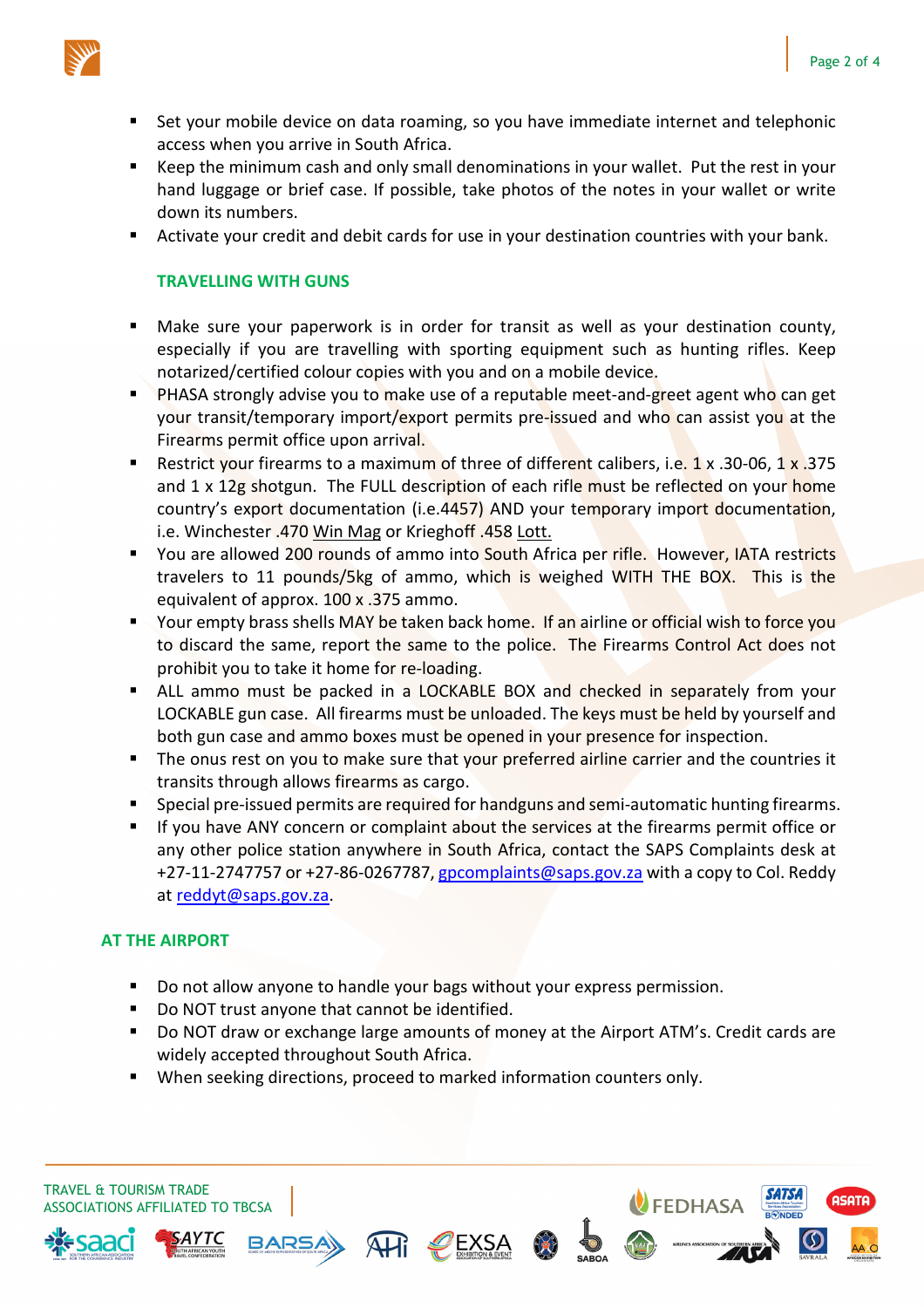

- As you approach your rental, shuttle or tour operator's vehicle, be vigilant and aware of suspicious looking people that may be following you or watching you. Don't be fooled by well-dressed people and expensive-looking cars.
- If you have planned for a shuttle service to pick you up at the arrivals section, call the driver first and tell him or her that you have landed safely. Then ask where exactly they are situated and waiting for you. Try not to look 'lost'.
- Place all luggage in the boot of your/the car and avoid having handbags and brief cases on the car seats.
- If you are asked for a bribe, pay it with the marked/photographed notes in your wallet and immediately go and lay a charge against the culprit and record the numbers on the notes in your affidavit. Make sure you can identify the corrupt official and also report the incident and case number to both TBCSA and PHASA so it can be followed up.

## **TRAVELLING WITH GUNS**

- **Passenger travelling on South African Airways (SAA) must upon arrival, sign in at the** security desk at baggage collection and then proceed to the firearm permit office outside the secured area.
- Do not disclose any information that may compromise your safety, i.e. how much cash you carry on you, where you are staying over etc.
- **Make sure your rifle and ammo boxes are opened and inspected in your presence. Lock it** afterwards and keep the rifle and the ammo boxes separate from each other.
- Have copies of all your documentation on hand (4457, copy of firearm license, passport, travel itinerary, invitation letter from outfitter/sport shooting club etc.).
- **Be patient and courteous towards the officers at the South African Police Services' firearm** permit office.

### **IN YOUR VEHICLE**

- As you or your driver exit the parking area and airport itself, take a 360° look around for any suspicious behavior. Once on the public road and at regular five-minute intervals, try paying particular attention to see if there are any cars following you or driving slowly behind you. If you recognize a car driving behind that you think you saw exiting the airport with you, make the driver aware of it. If you are alone, keep an extra eye out on the vehicle and regularly cross lanes safely.
- Keep the doors locked and windows up at all times, and be vigilant at stop signals. Keep a maneuverable distance between you and the car in front of you.
- Do not leave your mobile device or other valuables where they are visible from outside
- Plan your route in advance. In the case of a car rental, always have the company's number on hand in case you get lost. Make sure the car you are driving is fueled-up.
- Never pick up strangers or hitch-hikers.
- At night, park in well-lit areas.